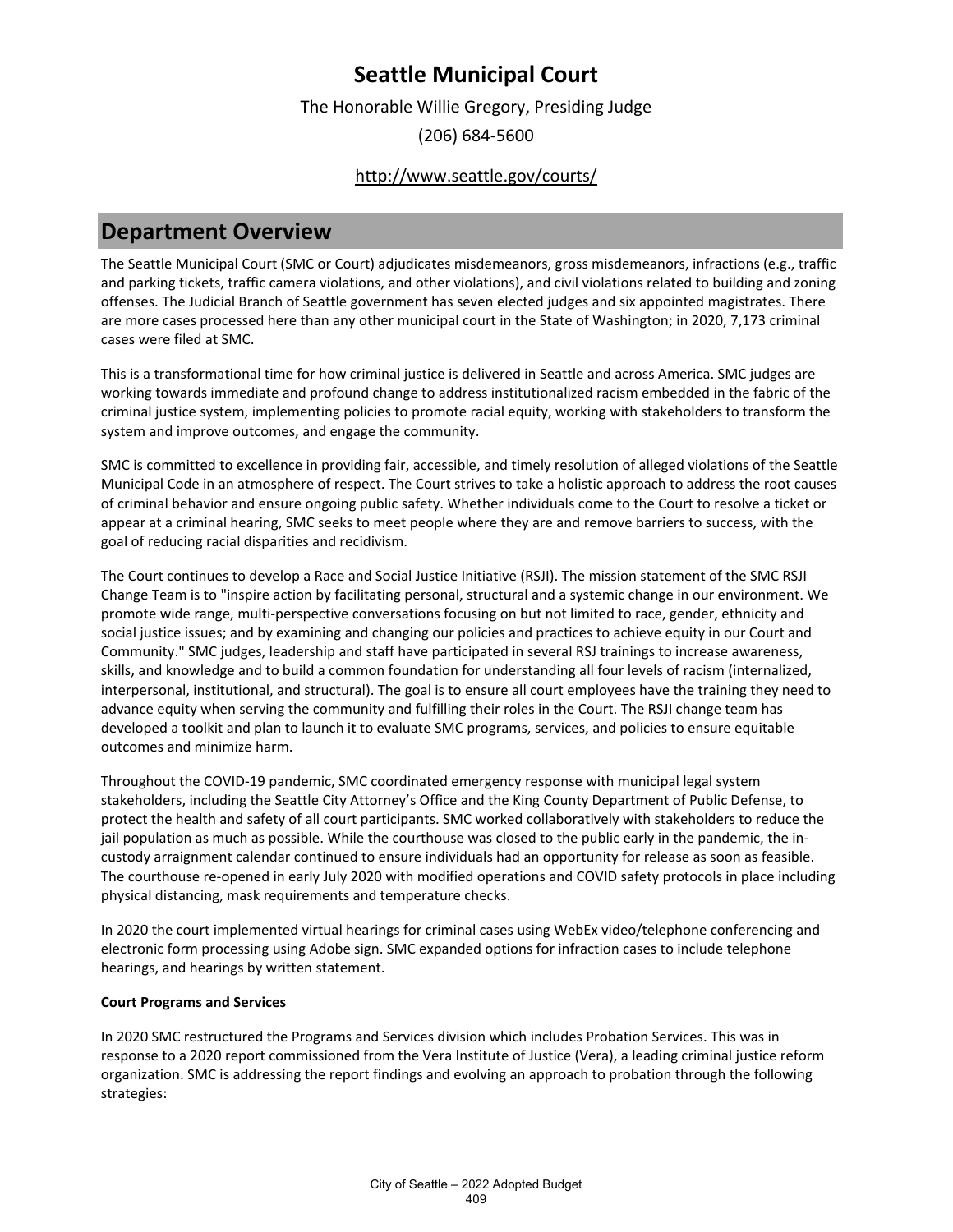- Focus probation services on high-risk case types: Prioritizing probation referrals on domestic violence, driving under the influence, and mental health cases; and have discontinued the practice of monitoring individuals' criminal records after case obligations have been completed, except in cases where record monitoring is required by state statute. As of early 2021, SMC had reduced clients on active supervision by 16% and reduced records checks by 78%, resulting in 1,640 less clients on SMC probation.
- Make probation goal-based: Shifting to a goal-based supervision approach, focused on short-term engagement aligned with client treatment needs and community-based supportive services. SMC implemented a new case closure policy which has reduced caseloads and focused resources on the clients who benefit most from probation support. Prior to 2020, probation cases typically stayed open for a set period of time, often several years. Now, probation counselors administratively close cases when their client has completed their goals.
- Re-design Pretrial Services: Pretrial Services engages with clients to connect them to social services and support their return to Court. Co-located with the Community Resource Center (CRC), Pretrial Services offer an alternative to jail aimed at promoting personal liberty, maintaining community safety, and assuring that those accused of a crime attend court hearings Pretrial Services works to support individuals participating in a variety of **alternatives to detention** such as Electronic Home Monitoring (EHM) and Secure Remote Alcohol Monitoring (SCRAM), with options for subsidized or reduced costs for low income and homeless individuals.
- Engage community and listen to client feedback: The Court conducted a user survey in 2020 that received over 1,000 responses and held a series of focus groups to hear directly from clients. The resulting reports provide many creative ideas for how to make the court as a whole more equitable and client centered. Judges and court leadership also participated in a series of healing circles with local community leaders in order to build trust and understanding with organizations serving Black, Indigenous, and People of Color (BIPOC) communities. This engagement provides opportunity for bringing the community voice to the Court as well as opportunity for future collaboration. SMC also instituted a new probation client feedback survey. Clients are asked for anonymous feedback about their experience when exiting probation. So far, 78% of clients completing the survey feel supported, encouraged, and motivated by their probation counselor.

The 2021 Adopted Budget supports the redesigned Programs and Services approach by providing continued staffing support for the Community Resource Center (CRC). The CRC is a social services hub located in the courthouse that is a critical resource for court clients who may be struggling with homelessness, drug addiction, or other challenges. Services include: food and clothing, housing through Coordinated Entry for All, health and hygiene, grocery cards and food stamps, substance use disorder assessment and treatment, and employment and job readiness.

### **Specialty Courts**

In addition to three general trial courts, the jail arraignment calendar, and the master jury trial calendar the Court serves individuals and the community through several specialty court calendars:

- **Seattle Community Court**. In August 2020, the Court launched a revitalized Seattle Community Court (SCC) in collaboration with the Seattle City Attorney's Office and King County Department of Public Defense. Structured as a pretrial release program, SCC is founded on a release-first principle where individuals choosing to participate are immediately released from jail so they can begin setting goals and connecting to community services. SCC is a pathway for people to have their low-level misdemeanor charges dismissed while completing community service. Unlike national community court models, SCC participants do not give up their constitutional right to trial to participate, and program eligibility is not affected by previous criminal history. In its first year, nearly 250 individuals have chosen to participate in Seattle Community Court.
- **Mental Health Court** is a specialized court where the judge, defense, prosecution, probation counselors, and a mental health clinician work as a team to improve outcomes for the participant. Individuals are referred to this voluntary program by judges, defense attorneys, prosecutors, jail staff, or others. Mental Health Court has saved the city jail costs and hospital bed days.
- **Seattle Veterans Treatment Court** is a voluntary, court-monitored treatment program that addresses the mental health and/or substance use issues of veteran defendants. This program is a collaboration between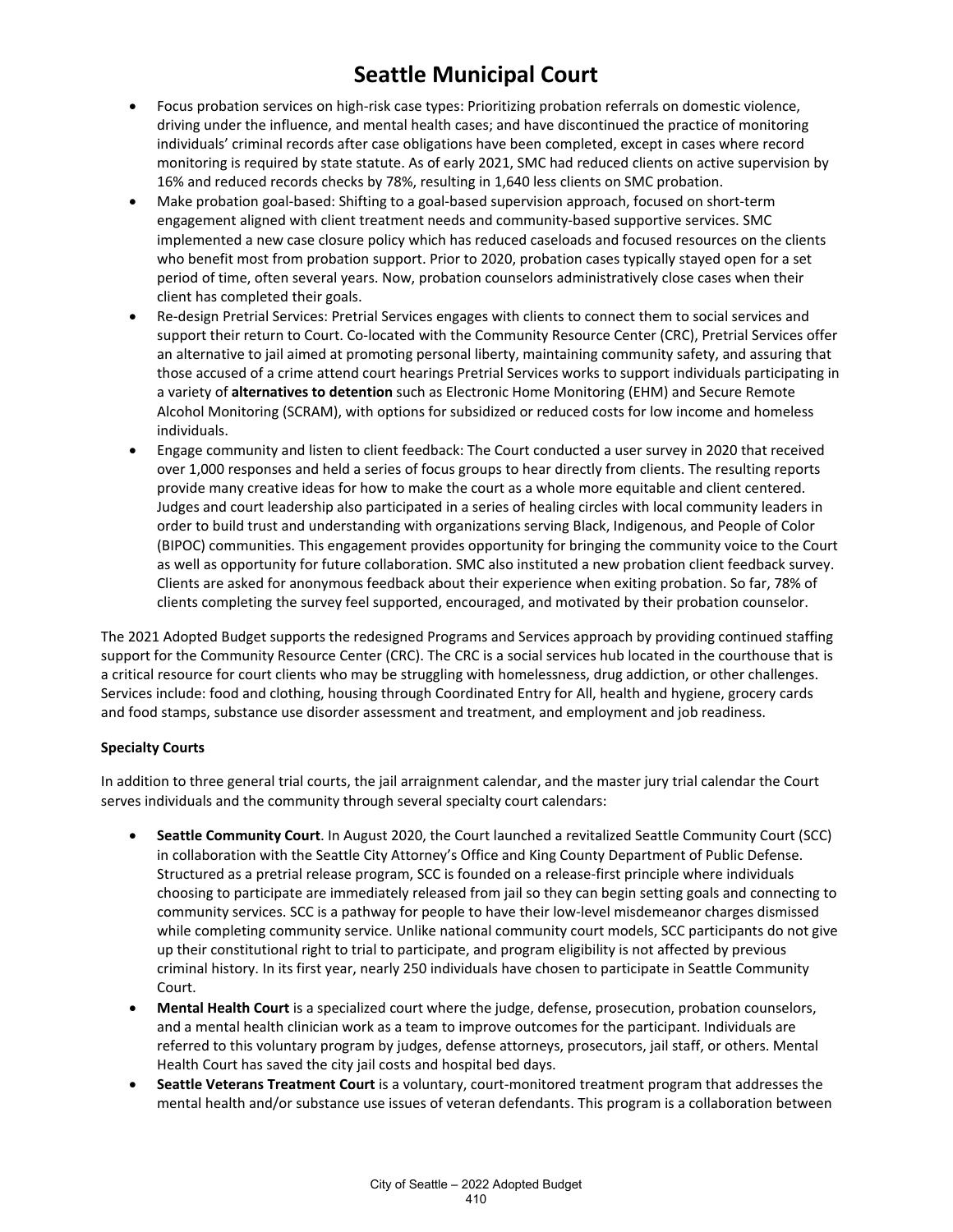the Court, prosecution, defense, the King County Department of Community and Human Services, the Washington State Department of Veterans Affairs, and the U.S. Department of Veterans Affairs.

- **Domestic Violence Courts** were established in 2004 and are staffed by designated judges and specialized probation counselors. A dedicated domestic violence court allows judges to ensure follow-through, aid domestic violence survivors, and hold individuals accountable, with the assistance of justice partners and social service agencies. The Court has been integral in piloting a collaborative treatment modality known as the Domestic Violence Intervention Project (DVIP), a pretrial, pre-conviction diversion program. This pilot project is aimed at improving safety for survivors via individualized batterer intervention and is a multiagency/system collaboration and response.
- **Seattle Youth Traffic Court**, established in 2012, provides eligible teen drivers charged with a traffic violation the opportunity to maintain a clean driving record. Youth appear before a court of their peers who act as judges, jurors, defense attorneys and prosecutors. The peer jury determines an appropriate sanction based on the nature of the violation and impact on the community. Throughout the 2020-2021 school year, Youth Court hearings were held virtually. This program is a collaboration between the Court, Seattle University School of Law, Garfield High School, and the Seattle Police Department.

#### **Community Outreach**

The Court recognizes undoing institutional racism within the legal system requires meaningful engagement with the community to identify solutions. SMC judges are committed to a community engagement process to listen to the community and to quickly act upon input. The Court continues an engagement process started in 2020 centered in healing circles, with a restorative approach to engagement. The Court also conducted multiple independently led virtual focus groups with court users focused on accessibility, inclusion, and racial equity. The Court is open to opportunities for future engagement with the City Council's criminal legal system realignment work, the Seattle Office of Civil Rights, Seattle City Attorney, King County Department of Public Defense, and community-based providers such as Law Enforcement Assisted Diversion (LEAD).

In previous community-led conversations, such as the City's Reentry workgroup, SMC heard the need for restorative, community-based alternatives to the criminal legal system. The Court participates in the City Attorney's Office/Choose 180 Pre-filing Diversion Program and works with the City Attorney's Office and LEAD on a Consolidated Calendar where LEAD clients have a coordinated and problem-solving approach to resolving outstanding SMC cases.

While the COVID-19 pandemic has paused the program since early 2020, the Court typically holds quarterly SMC in the Community outreach events that bring court services and resources to Seattle neighborhoods. These events are an opportunity for community members to receive assistance with resolving SMC warrants, learn about options for addressing Seattle and King County tickets by setting up a payment plan or community service plan, get help with reinstating their driver's license, and access supportive services through the Community Resource Center.

#### **Infractions**

The Court processes hundreds of thousands of traffic, parking, and traffic camera tickets every year. In 2020, the Court processed 12,422 school zone camera tickets, 36,861 traffic camera tickets, and 277,384 parking tickets. Individuals may schedule hearings with a magistrate to contest or mitigate their tickets; magistrates held 33,088 infraction hearings in 2020. SMC added options to conduct infraction hearings remotely via telephone and participants also have the option to submit a written statement online or by mail to participate in their hearing. The infraction hearing volume was much lower in 2020 due to the City's efforts to suspend parking and traffic enforcements due to the COVID-19 pandemic.

The Court works with individuals who are unable to pay their tickets through payment plans or by converting the amount owed into community service hours. Through the King County-City of Seattle PolicyLink Fine/Fee grant, the Court is routinely engaging with King County and community partners on how to reform local legal financial obligation practices. The Court is planning to implement a relicensing calendar and broaden its hardship policies and has engaged community groups like LELO (Legacy of Equality, Leadership, and Organizing) in these efforts.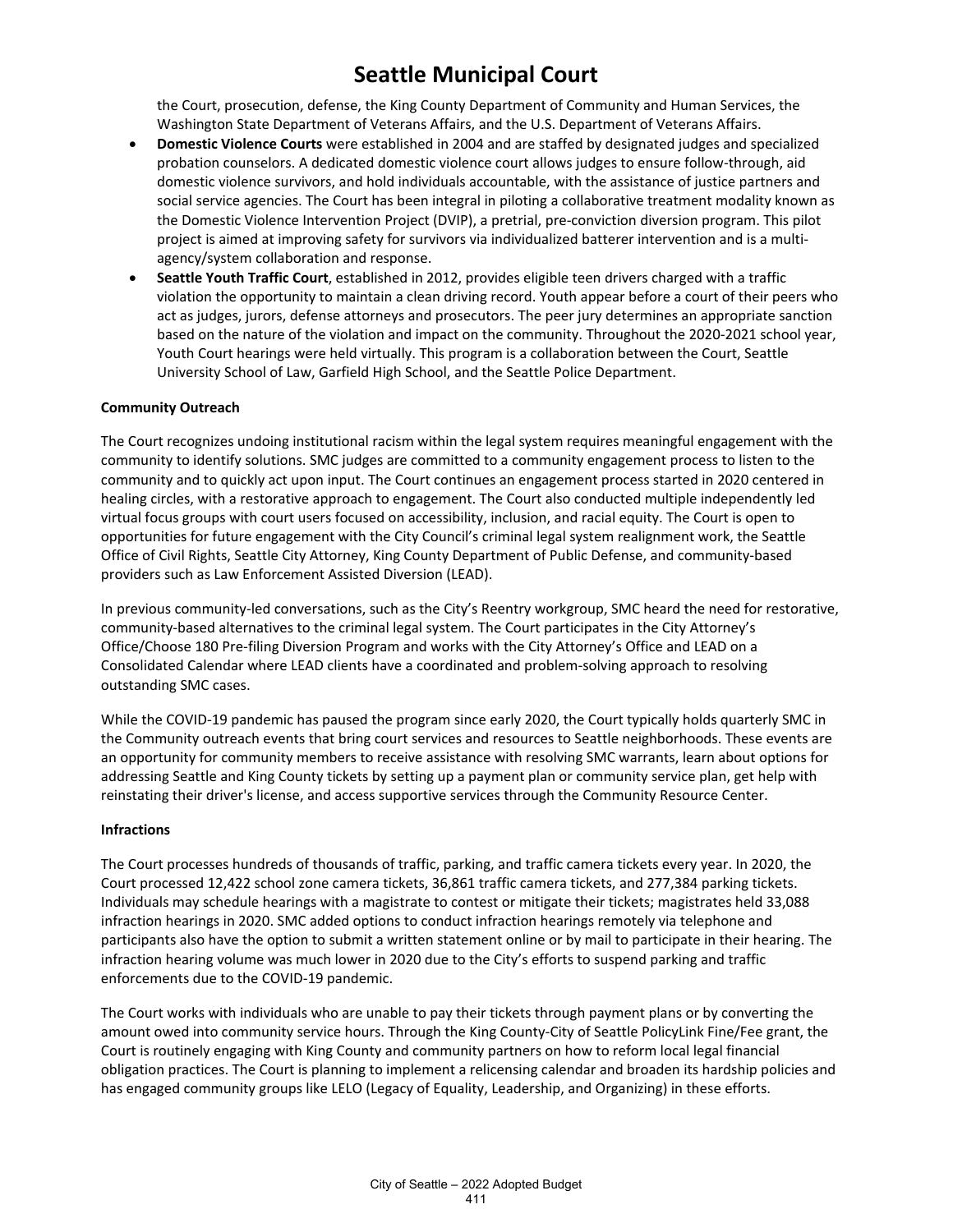#### **Municipal Court Information System Replacement**

The Court is replacing its almost 30-year-old legacy municipal court information system, MCIS, with a modern and adaptable case management solution. The new system will streamline court processes, improve the accessibility of court services to the public, and make it easier for partners at the Seattle Police Department, King County, and others to work collaboratively with the Court.

#### **Language Access and Accessibility**

SMC has provided Interpreter Services in 149 languages since 2005. A court priority is ensuring access to justice for Limited English Proficiency (LEP) and deaf, hard-of-hearing, or deaf-blind (D/HH/DV) individuals. Free interpreter services are provided for criminal and civil matters, including court hearings, trials, attorney-client interviews, probation appointments, prosecution witnesses, mental health evaluations, customer service, and translation of court forms and letters.

Since March 2020 interpreter services have been provided remotely. Interpreters were trained to work in WebEx. SMC Interpreter Services created a remote interpreting webinar for Washington state interpreters to learn how to work remotely. Every interpretation request from the court, attorneys, investigators, or psychologist was accommodated. In 2020, over 2,500 interpreted events were conducted with the help of 123 freelance interpreters in 53 languages, including American Sign Language. Approximately 40% of the requests are for Spanish language interpreters. Other frequent requests for interpretation include the Vietnamese, Somali, Amharic, Tigrinya, Cantonese, Mandarin, Russian, Punjabi, and Arabic languages.

| <b>Budget Snapshot</b>       |                             |                |            |            |  |
|------------------------------|-----------------------------|----------------|------------|------------|--|
|                              |                             | 2020           | 2021       | 2022       |  |
|                              |                             | <b>Actuals</b> | Adopted    | Adopted    |  |
| <b>Department Support</b>    |                             |                |            |            |  |
| <b>General Fund Support</b>  |                             | 36,382,381     | 38,377,201 | 40,001,139 |  |
|                              | <b>Total Operations</b>     | 36,382,381     | 38,377,201 | 40,001,139 |  |
|                              | <b>Total Appropriations</b> | 36,382,381     | 38,377,201 | 40,001,139 |  |
| Full-Time Equivalents Total* |                             | 215.10         | 205.85     | 206.35     |  |

*\* FTE totals are provided for informational purposes only. Changes in FTEs resulting from City Council or Human Resources Director actions outside of the budget process may not be detailed here*

## **Budget Overview**

Through the 2021 Adopted Budget, the Court committed to implementing the recommendations from the 2020 Vera Institute of Justice evaluation of probation services. Although not inclusive of all actions, below are the significant Programs and Services changes enacted in 2021:

- Adopted judicial guidelines to focus probation on the following cases 1) Driving Under the Influence (DUI) 2) Domestic Violence (DV) 3) Mental Health Court and 4) person-based assault cases. Judges retain independent authority for exceptions.
- Shortened probation and shifted to a goals-based focus, with fewer requirements, and fewer individuals monitored solely on criminal records. Used incentives to encourage success.
- Judicial adoption of new sentencing practices to reduce overall court caseloads.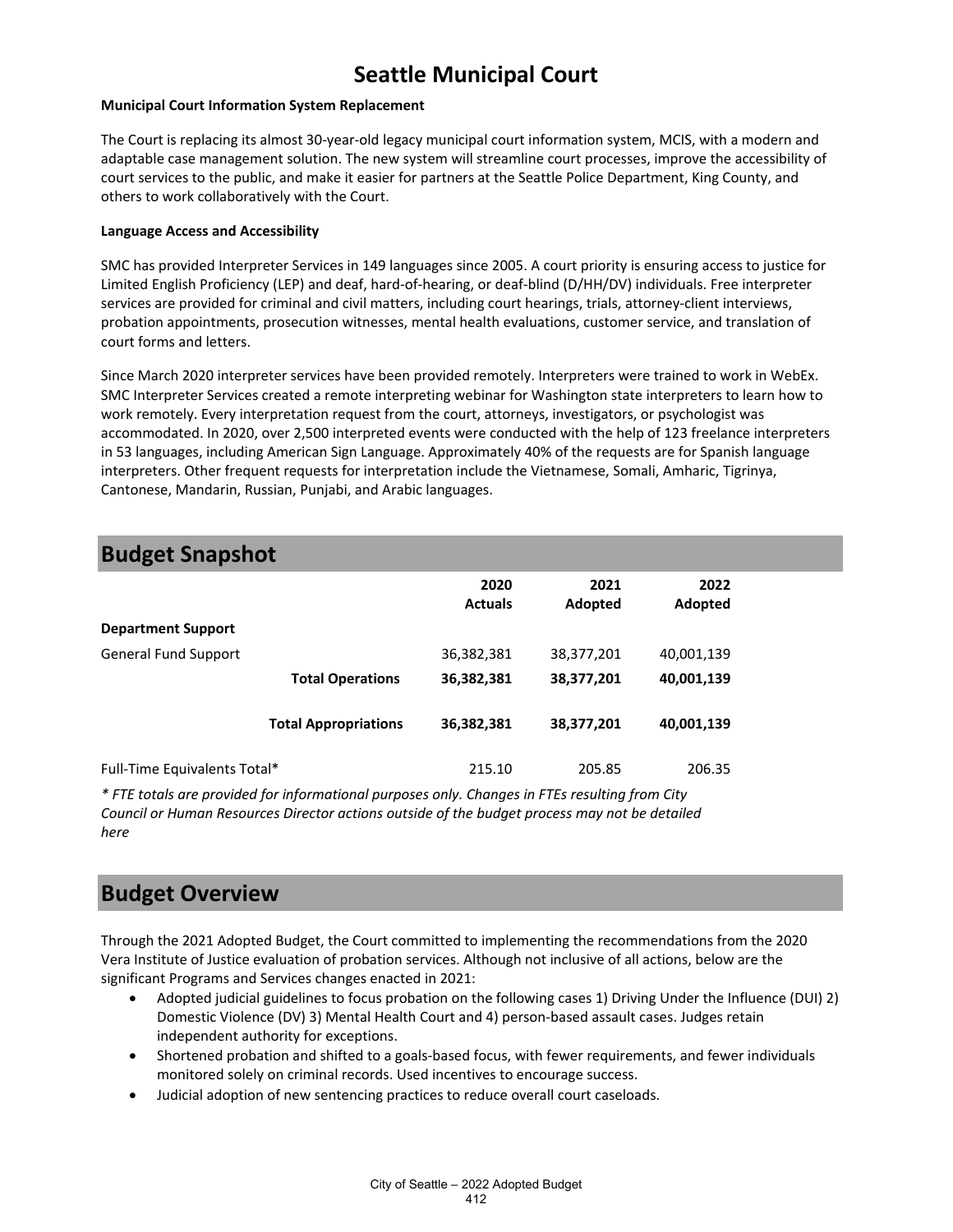- Collected data on race, ethnicity and gender to understand why racial disparities and gender disparities exist and explore gender-responsive programming.
- Engaged with providers and community organizations to inform policies and practices.

Seattle Community Court (SCC) was launched mid-year 2020. This pretrial release program aims to reduce incarceration, and rapidly resolve low-level, non-violent cases by connecting participants to community resources. The Community Resource Center at the Court will connect people charged with certain low-level offenses to support services including chemical dependency treatment, mental healthcare and housing assistance. The City supported this effort by adding \$100,000 in one-time funding for the Court to contract with a non-profit for a case manager equipped to make culturally appropriate referrals to community-based agencies. This will support clients in achieving long-term self-sufficiency outside the court system. It was difficult for the Court to find a provider without the stability of permanent funding. This budget provides permanent funding for this position.

The Court is committed to the least restrictive option for release while protecting community safety. Included in this budget is funding to increase the number of subsidized electronic home monitoring slots for indigent defendants and those at risk of experiencing homelessness. The program provides judges an alternative to incarceration.

Efforts to become a transformational anti-racist organization has inspired the court to expand training and development in Race and Social Justice initiatives. This continues in 2022 through standard training and adds training for staff on working with diverse communities more effectively such as trauma-informed approaches. A new course is available for developing a comprehensive career plan for court employees toward management and leadership roles.

A priority for the Court is to continue preparing for the replacement of the Municipal Court Information System (MCIS). MCIS is over 30 years old and was developed internally using the legacy IBM Informix platform to capture key court case events and meet the reporting requirements of the state's Administrative Office of the Courts (AOC). Over time, the Court has enhanced this system to provide important case management information, increased application functionality and improved data exchanges and public access. The Court and the City are highly dependent on MCIS to provide a continuing, permanent record of court case events, dates, hearings, and outcomes. MCIS also tracks defendant compliance with court ordered sanctions and tracks all related fines and fees. Data related to the collection of fines and fees from the Seattle Police Department's parking and traffic ticket devices are highly dependent on MCIS. Daily data exchanges with the City of Seattle departments, King County and the State of Washington agencies rely on MCIS fully functioning with modern technology capabilities.

This project, began in 2016, is included in the Seattle Information Technology Department (Seattle IT) Capital Improvement Program, as part of the Criminal Justice Information System Replacement Project, with an estimated total cost of \$41 million over six years.

Schedule and Milestones:

- 2017: \$2.5 million was appropriated to Seattle IT to conduct an options analysis comparing available options, vendor demonstrations, and conduct research for information on technology capabilities, while concurrently documenting MCIS current business practices and requirements.
- 2018: \$5 million was appropriated to develop an RFP, data preparation, business process engagement and organizational change management.
- 2019: \$3 million was appropriated to finalize an RFP, evaluate proposals, specific vendor demonstrations and interviews, fit gap analysis and contract negotiations.
- 2020: \$8.3 million appropriated with the vendor on board.
- 2021: \$8.5 million appropriated for project team and vendor implementation.
- Implementation began in late 2019, continues through 2020, 2021 and 2022, with a go-live date in early 2023.

#### **City Council Changes to the Proposed Budget**

City Council imposed a proviso on the Seattle Municipal Court (SMC) that restricts the expenditure of \$88,000 for electronic home monitoring (EHM) subsidies until SMC provides to the Public Safety and Human Services Committee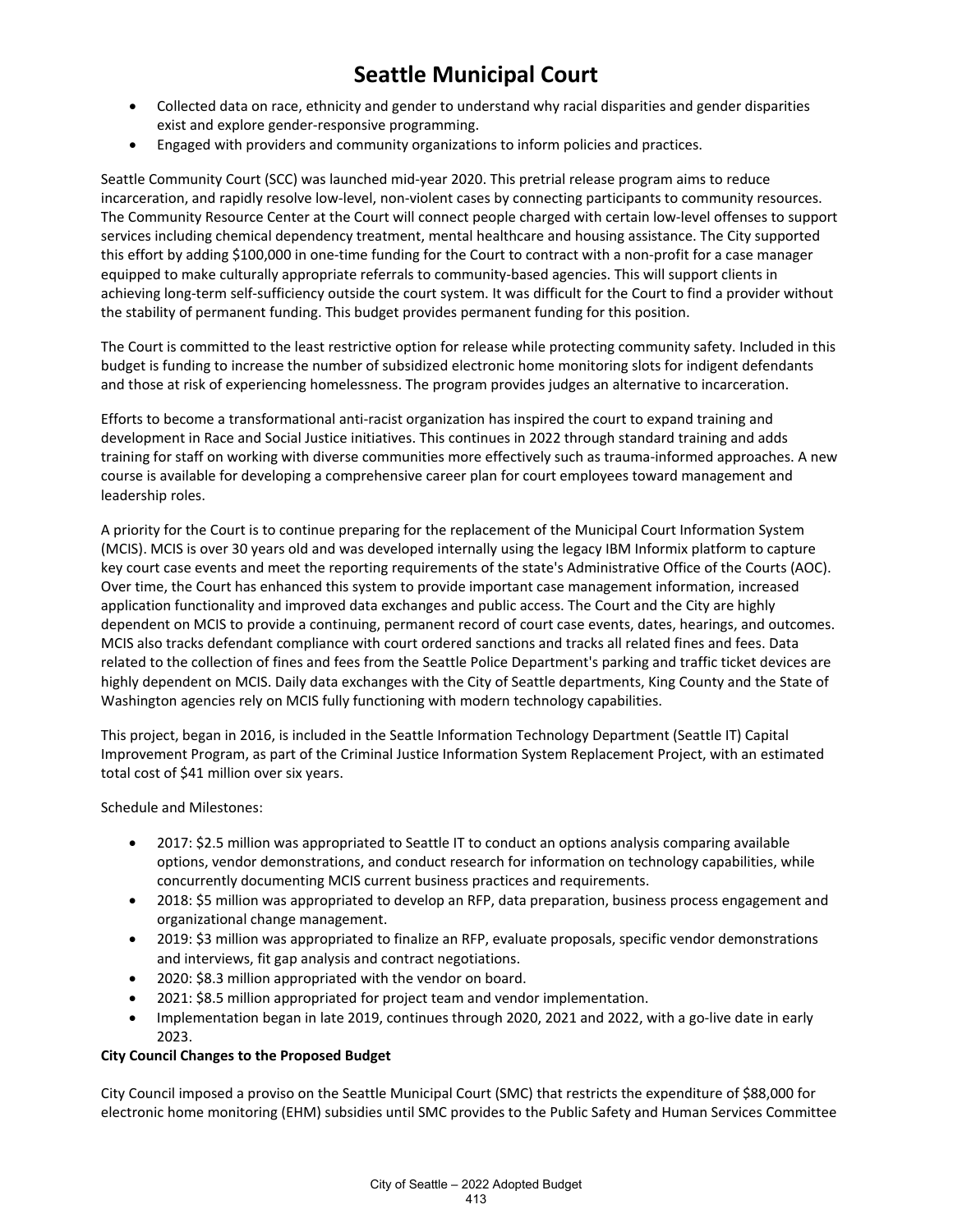or its successor baseline data on its use. This CBA would also request that SMC provide quarterly reports to the Committee regarding the use of EHM.

| <b>Incremental Budget Changes</b>                                                   |                |            |
|-------------------------------------------------------------------------------------|----------------|------------|
| <b>Seattle Municipal Court</b>                                                      |                |            |
|                                                                                     | <b>Dollars</b> | <b>FTE</b> |
| 2021 Adopted Budget                                                                 | 38,377,201     | 205.85     |
| <b>Baseline</b>                                                                     |                |            |
| Citywide Adjustments for Standard Cost Changes                                      | 1,081,799      |            |
| <b>DSHS Community Court Contract</b>                                                | 15,000         |            |
| Data Services Contract Inflation                                                    | 18,000         |            |
| <b>MCIS License Costs</b>                                                           | 42,289         |            |
| <b>Proposed Operating</b>                                                           |                |            |
| Jail Diversion Subsidized Home Monitoring Program                                   | 88,000         |            |
| Community Based Provider Contract - Court Resource Center                           | 140,000        |            |
| RSJI Training and Leadership Development                                            | 168,000        |            |
| Language Premium Staff Stipend                                                      | 43,200         |            |
| <b>Proposed Technical</b>                                                           |                |            |
| Position Changes from 2021 Third Quarter Supplemental Budget                        |                | 0.50       |
| Judicial Salary Technical Adjustment                                                | 27,650         |            |
| MCIS 2.0 Support - Sunset Positions                                                 |                |            |
| <b>Council Provisos</b>                                                             |                |            |
| Proviso \$88,000 For Electronic Home Monitoring and Request Reporting on its<br>Use |                |            |
| <b>Total Incremental Changes</b>                                                    | \$1,623,938    | 0.50       |
| <b>Total 2022 Adopted Budget</b>                                                    | \$40,001,139   | 206.35     |

# **Description of Incremental Budget Changes**

|                                                                                          | <b>Baseline</b> |
|------------------------------------------------------------------------------------------|-----------------|
| Citywide Adjustments for Standard Cost Changes                                           |                 |
| <b>Expenditures</b>                                                                      | \$1,081,799     |
| Citywide technical adjustments made in the baseline phase reflect shanges to internal se |                 |

Citywide technical adjustments made in the baseline phase reflect changes to internal services costs, including rates from the Department of Finance & Administrative Services, Seattle Information Technology Department, Seattle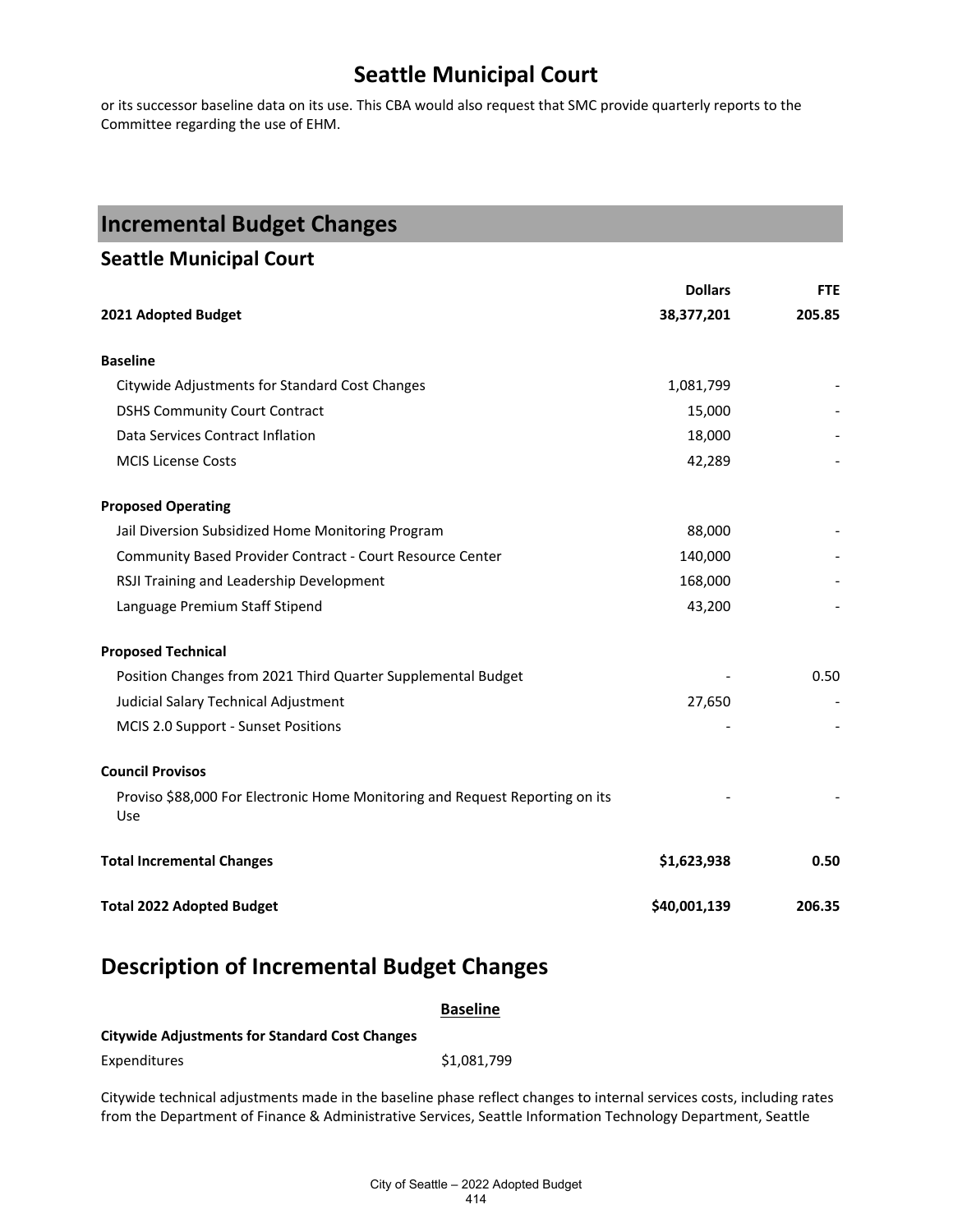Department of Human Resources, and for Judgement and Claims, healthcare, retirement and industrial insurance charges for the department. These adjustments reflect initial assumptions about these costs and inflators early in the budget process.

| <b>DSHS Community Court Contract</b>                                                                                                         |                                                                                                                   |
|----------------------------------------------------------------------------------------------------------------------------------------------|-------------------------------------------------------------------------------------------------------------------|
| Expenditures                                                                                                                                 | \$15,000                                                                                                          |
| management in the Community Resource Center (CRC). This increase provides wage inflation.                                                    | The Court contracts with the State Department of Social and Health Services (DHSH) for a 0.50 FTE to provide case |
| <b>Data Services Contract Inflation</b>                                                                                                      |                                                                                                                   |
| Expenditures                                                                                                                                 | \$18,000                                                                                                          |
| This increase provides inflation to cover increased vendor costs to support maintenance of the Municipal Court<br>Information System (MCIS). |                                                                                                                   |
| <b>MCIS License Costs</b>                                                                                                                    |                                                                                                                   |
| Expenditures                                                                                                                                 | \$42,289                                                                                                          |
|                                                                                                                                              |                                                                                                                   |

Maintaining the cost of additional IBM licenses is required to run tests in the current MCIS 1.0 system in order to migrate existing data to the new MCIS 2.0 system. The full costs are split between Information Technology Department MCIS capital project and the Court. This only represents the Court cost.

### **Proposed Operating**

#### **Jail Diversion Subsidized Home Monitoring Program**

Expenditures  $\sim$  588.000

This item increases the subsidized electronic home monitoring (EHM) program by \$88,000. The EHM program provides an alternative to confinement at pre-trial or at sentencing for judges when considering release decisions. Subsidized slots remove the barrier of ability to pay for indigent defendants and those at risk of experiencing homelessness. The additional General Fund subsidy will support on average 38 clients per month for one year. This will increase the number of monthly slots from 17 to 38.

#### **Community Based Provider Contract - Court Resource Center**

#### Expenditures \$140,000

In the 2021 Adopted Budget, \$100,000 in one-time funding was added for the Court to contract with a non-profit to provide case management at the Community Resource Center (CRC). This item increases the funding to provide a full-time permanent case manager from a community non-profit to be co-located in the CRC at Seattle Justice Center. The case manager will make culturally appropriate referrals to community-based agencies which will support clients in services with the goal of long-term self-sufficiency outside of the court system. This position is intentionally called-out as a non-court employee to bridge the gap between community-based non-profits and the clients who present in need of services at the Seattle Municipal Court.

| <b>RSJI Training and Leadership Development</b> |           |
|-------------------------------------------------|-----------|
| Expenditures                                    | \$168,000 |
| Revenues                                        |           |

This item increases appropriation by \$168,000 from the Trial Court Improvement Account (TCIA) in 2022 to expand court-wide Race and Social Justice Initiative (RSJI) training, and leadership development. The training will increase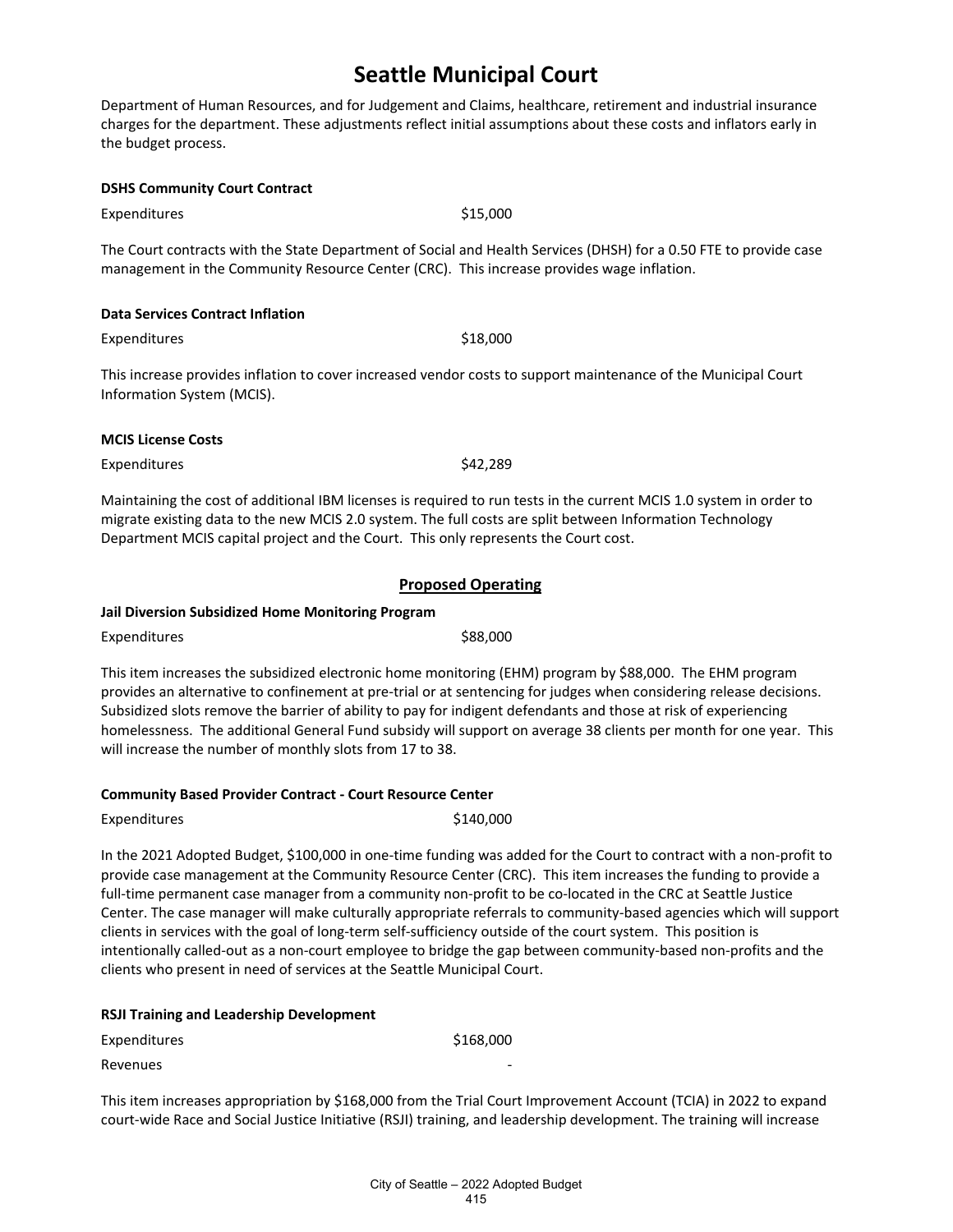the awareness, skills, and knowledge of court employees about RSJI. It will also build a common foundation for understanding all four levels of racism (internalized, interpersonal, institutional, and structural) for court employees to be centered towards equity when serving the community and fulfilling their roles in the Court. <p>

This appropriation includes a career development component and training for Court leadership and management. The Court leadership/management requires enhanced skills to become equity change agents. At the same time, Black, Indigenous, and People of Color (BIPOC) employees continue to face challenges in promotional opportunities within the Court. The budget will create a path to increase the diversity of SMC's workforce across positions, particularly at the leadership level.

#### **Language Premium Staff Stipend**

Expenditures \$43,200

This item increases ongoing appropriation authority for language services stipends. Per the Coalition of City Unions collective bargaining agreement, City employees who are multilingual and provide language services, such as interpretation and translation, to communicate with clients and/or other employees in business-related situations are now eligible for a monthly language premium stipend. The amounts in the 2022 budget are estimates based on the eligible employees from 2021.

#### **Proposed Technical**

#### **Position Changes from 2021 Third Quarter Supplemental Budget**

| <b>Position Allocation</b> | 0.50 |
|----------------------------|------|
|----------------------------|------|

This item adds all SMC position changes made in the 2021 Third Quarter Supplemental Budget, ensuring that FTE counts in the 2022 Adopted Budget are correct. This corrects positions errors from the 2021 Adopted Budget.

#### **Judicial Salary Technical Adjustment**

Expenditures \$27,650

Washington State elected judicial salaries are set by Washington Citizens' on Salaries for Elected Officials. As directed in Ordinance 122112, SMC judicial salaries are set at 95% of the district court. A salary schedule has been set and a wage increase was mandated for increase effective July 1, 2022. Setting SMC judicial salaries at this level qualifies the city to receive a contribution from the state for one-time improvements. The state's contribution is generally \$150,000 annually and is applied to the Trial Court Improvement Account in Finance General. Ordinance 122112 permits appropriation by annual budget or by separate ordinance, solely to fund allowable SMC related expenditures.

#### **MCIS 2.0 Support - Sunset Positions**

**Expenditures** Position Allocation

SMC is providing key resources for the MCIS 2.0 Replacement Project from existing staff. This item extends expiring sunset positions through "go-live" and user testing in key project areas which is anticipated to be through 2023. These positions are funded by the MCIS 2.0 bond project.

#### **Council Provisos**

#### **Proviso \$88,000 For Electronic Home Monitoring and Request Reporting on its Use**

Council imposed the following proviso: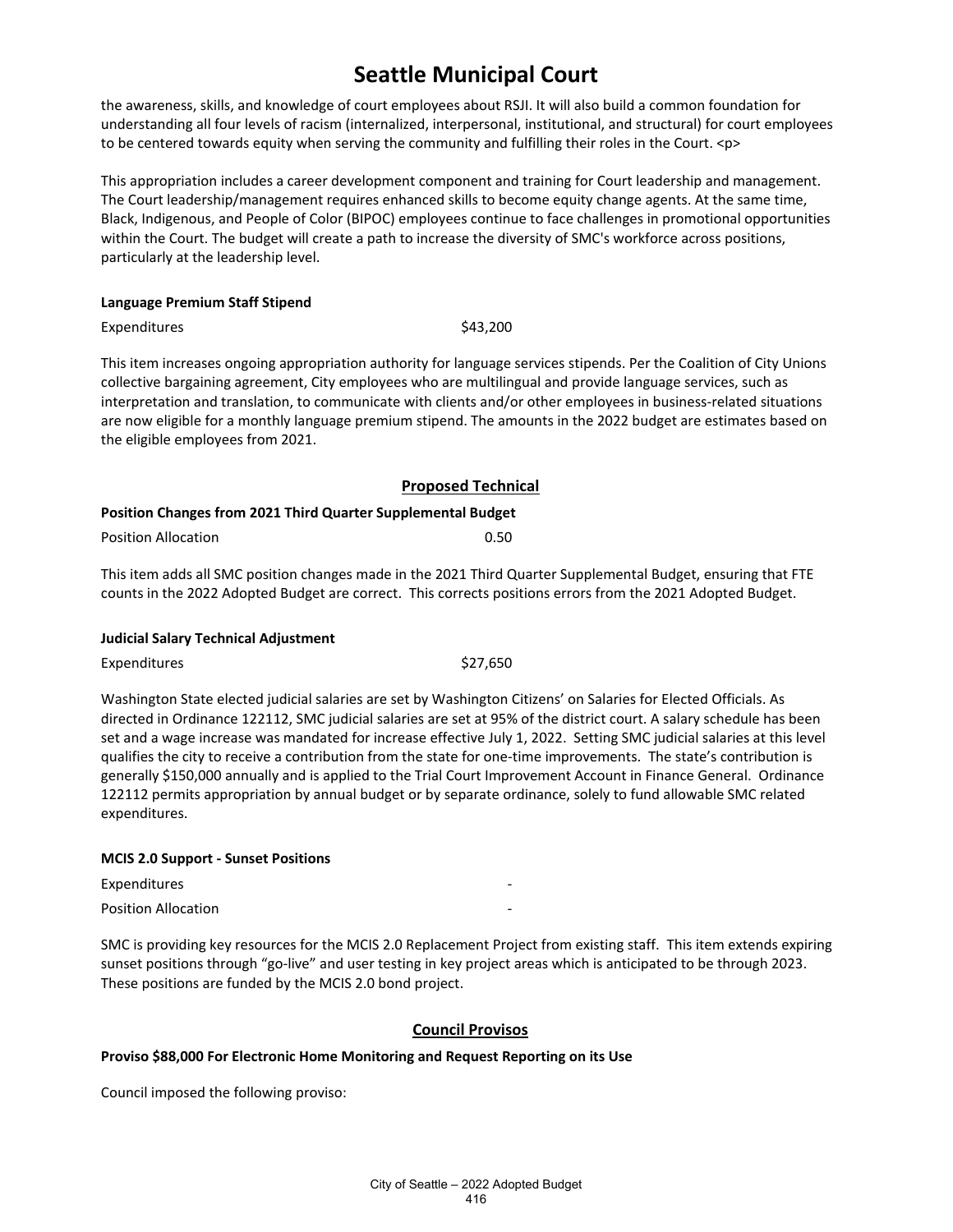"Of the appropriation in the 2022 budget for the Seattle Municipal Court Court Compliance Budget Summary Level (BO-MC-4000), \$88,000 is appropriated solely for electronic home monitoring subsidies and may be spent for no other purpose. Furthermore, none of the money so appropriated may be spent until the Seattle Municipal Court provides to the City Clerk baseline data from 2018-2021 regarding: the self-identified race, gender, and housing status of individuals who are placed on EHM; offenses where EHM is being used; at what stage in the criminal legal system EHM is being used (whether it is pre-trial vs. post-adjudication sentencing or probation); length of time EHM is being imposed and a comparison of length of time imposed with other forms of incarceration including secure detention; any additional conditions imposed when EHM is ordered; and the number of times EHM has been revoked and the basis for the revocation."

## **Expenditure Overview**

| <b>Appropriations</b>                   | 2020<br><b>Actuals</b> | 2021<br>Adopted | 2022<br>Adopted |  |
|-----------------------------------------|------------------------|-----------------|-----------------|--|
| SMC - BO-MC-2000 - Court Operations     |                        |                 |                 |  |
| 00100 - General Fund                    | 16,528,117             | 17,352,506      | 17,788,625      |  |
| Total for BSL: BO-MC-2000               | 16,528,117             | 17,352,506      | 17,788,625      |  |
| SMC - BO-MC-3000 - Administration       |                        |                 |                 |  |
| 00100 - General Fund                    | 14,109,022             | 16,119,426      | 17,026,629      |  |
| Total for BSL: BO-MC-3000               | 14,109,022             | 16,119,426      | 17,026,629      |  |
| SMC - BO-MC-4000 - Court Compliance     |                        |                 |                 |  |
| 00100 - General Fund                    | 5,745,242              | 4,905,269       | 5,185,885       |  |
| Total for BSL: BO-MC-4000               | 5,745,242              | 4,905,269       | 5,185,885       |  |
| <b>Department Total</b>                 | 36,382,381             | 38,377,201      | 40,001,139      |  |
| Department Full-Time Equivalents Total* | 215.10                 | 205.85          | 206.35          |  |

*\* FTE totals are provided for informational purposes only. Changes in FTEs resulting from City Council or Human Resources Director actions outside of the budget process may not be detailed here*

## **Budget Summary by Fund Seattle Municipal Court**

|                              | 2020<br><b>Actuals</b> | 2021<br>Adopted | 2022<br>Adopted |
|------------------------------|------------------------|-----------------|-----------------|
| 00100 - General Fund         | 36,382,381             | 38.377.201      | 40,001,139      |
| <b>Budget Totals for SMC</b> | 36,382,381             | 38,377,201      | 40,001,139      |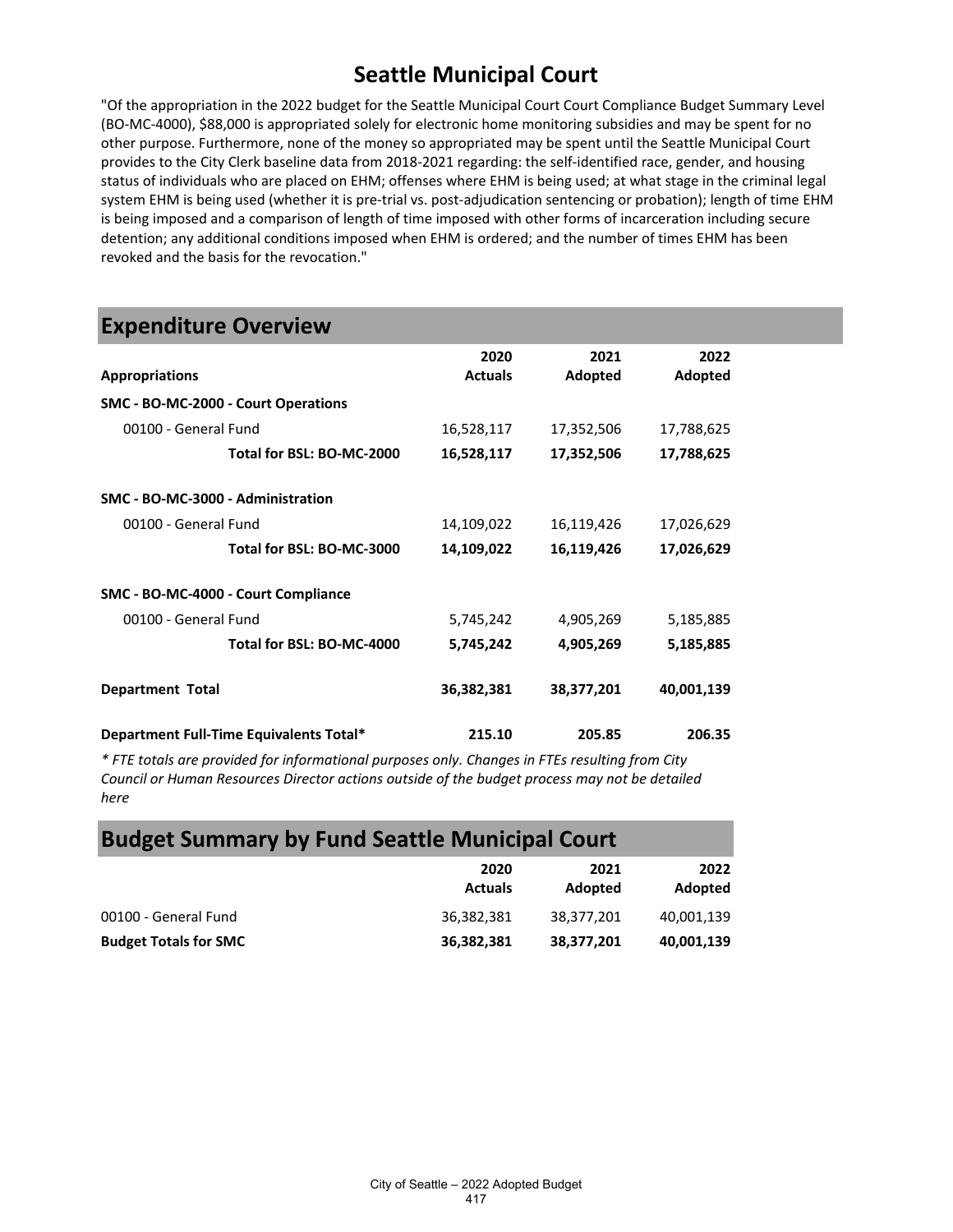## **Appropriations by Budget Summary Level and Program**

### **SMC - BO-MC-2000 - Court Operations**

The purpose of the Court Operations Budget Summary Level is to hold hearings and address legal requirements for defendants and others who come before the Court. Some proceedings are held in formal courtrooms and others in magistrate offices, with the goal of providing timely resolution of alleged violations of City ordinances and misdemeanor crimes committed within the Seattle city limits.

| <b>Program Expenditures</b>  | 2020<br><b>Actuals</b> | 2021<br>Adopted | 2022<br><b>Adopted</b> |
|------------------------------|------------------------|-----------------|------------------------|
| <b>Court Operations</b>      | 16,528,117             | 17,352,506      | 17,788,625             |
| Total                        | 16,528,117             | 17,352,506      | 17,788,625             |
| Full-time Equivalents Total* | 136.25                 | 136.25          | 136.25                 |

*\*FTE totals are provided for informational purposes only. Changes in FTEs resulting from City Council or Human Resources Director actions outside of the budget process may not be detailed here*

### **SMC - BO-MC-3000 - Administration**

The purpose of the Administration Budget Summary Level is to provide administrative controls, develop and provide strategic direction, and provide policy and program development.

| <b>Program Expenditures</b>  | 2020<br><b>Actuals</b> | 2021<br>Adopted | 2022<br>Adopted |
|------------------------------|------------------------|-----------------|-----------------|
| Citywide Indirect Costs      | 7,384,585              | 10,133,393      | 10,875,596      |
| Departmental Indirect Costs  | 6,724,437              | 5,986,033       | 6,151,033       |
| Total                        | 14,109,022             | 16,119,426      | 17,026,629      |
| Full-time Equivalents Total* | 34.00                  | 37.00           | 37.00           |

*\*FTE totals are provided for informational purposes only. Changes in FTEs resulting from City Council or Human Resources Director actions outside of the budget process may not be detailed here*

*The following information summarizes the programs in Administration Budget Summary Level:*

#### **Citywide Indirect Costs**

|                                    | 2020           | 2021       | 2022       |
|------------------------------------|----------------|------------|------------|
| Expenditures/FTE                   | <b>Actuals</b> | Adopted    | Adopted    |
| Citywide Indirect Costs            | 7.384.585      | 10.133.393 | 10,875,596 |
| <b>Full Time Equivalents Total</b> | 34.00          | 34.00      | 34.00      |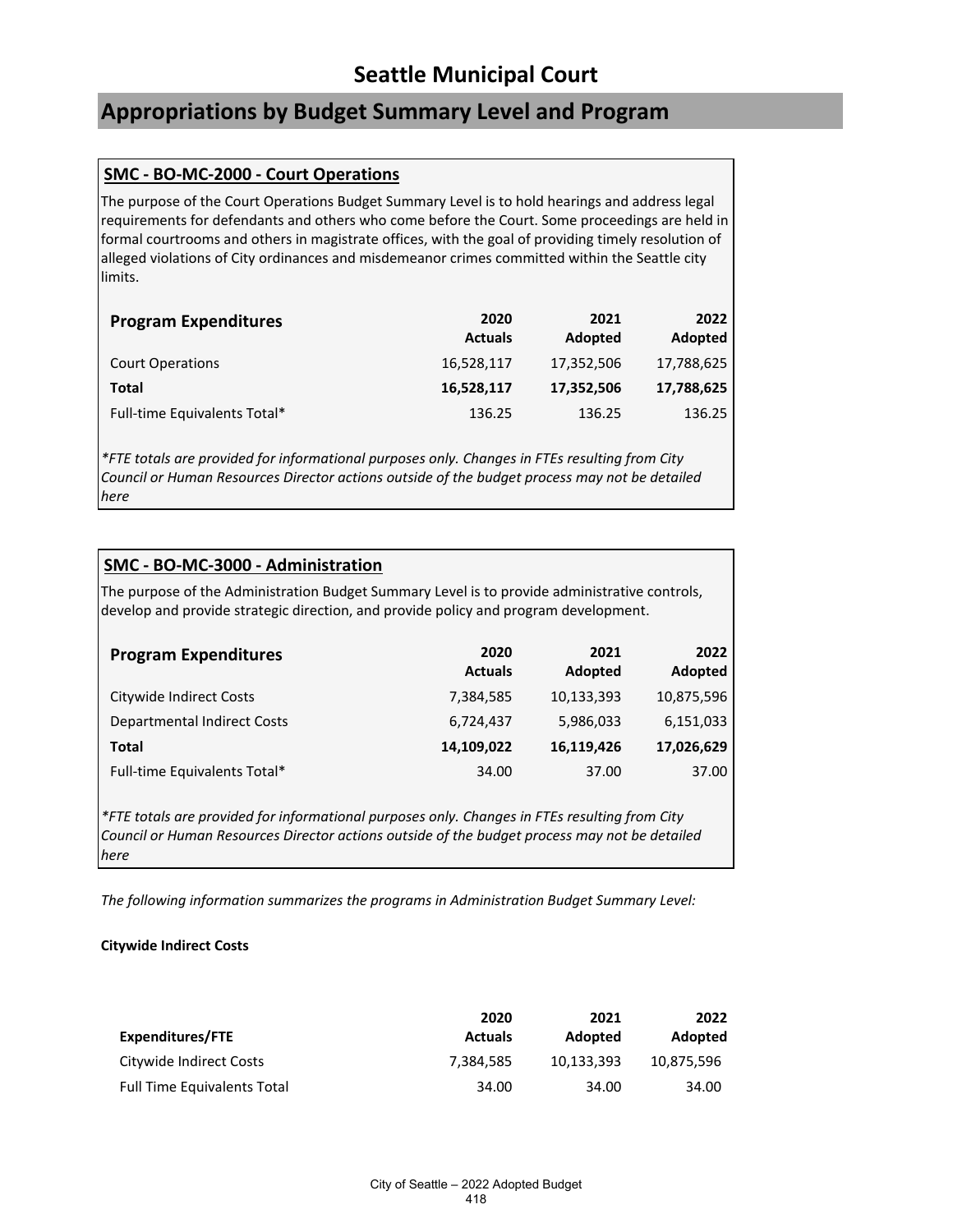**2022**

#### **Departmental Indirect Costs**

|                                    | 2020           | 2021      | 2022      |
|------------------------------------|----------------|-----------|-----------|
| Expenditures/FTE                   | <b>Actuals</b> | Adopted   | Adopted   |
| Departmental Indirect Costs        | 6.724.437      | 5.986.033 | 6.151.033 |
| <b>Full Time Equivalents Total</b> | -              | 3.00      | 3.00      |

### **SMC - BO-MC-4000 - Court Compliance** The purpose of the Court Compliance Budget Summary Level is to help defendants understand the Court's expectations and to assist them in successfully complying with court orders. **Program Expenditures 2020 Actuals 2021 Adopted Adopted** Court Compliance 5,745,242 4,905,269 5,185,885 **Total 5,745,242 4,905,269 5,185,885** Full-time Equivalents Total\* 44.85 32.60 33.10

*\*FTE totals are provided for informational purposes only. Changes in FTEs resulting from City Council or Human Resources Director actions outside of the budget process may not be detailed here*